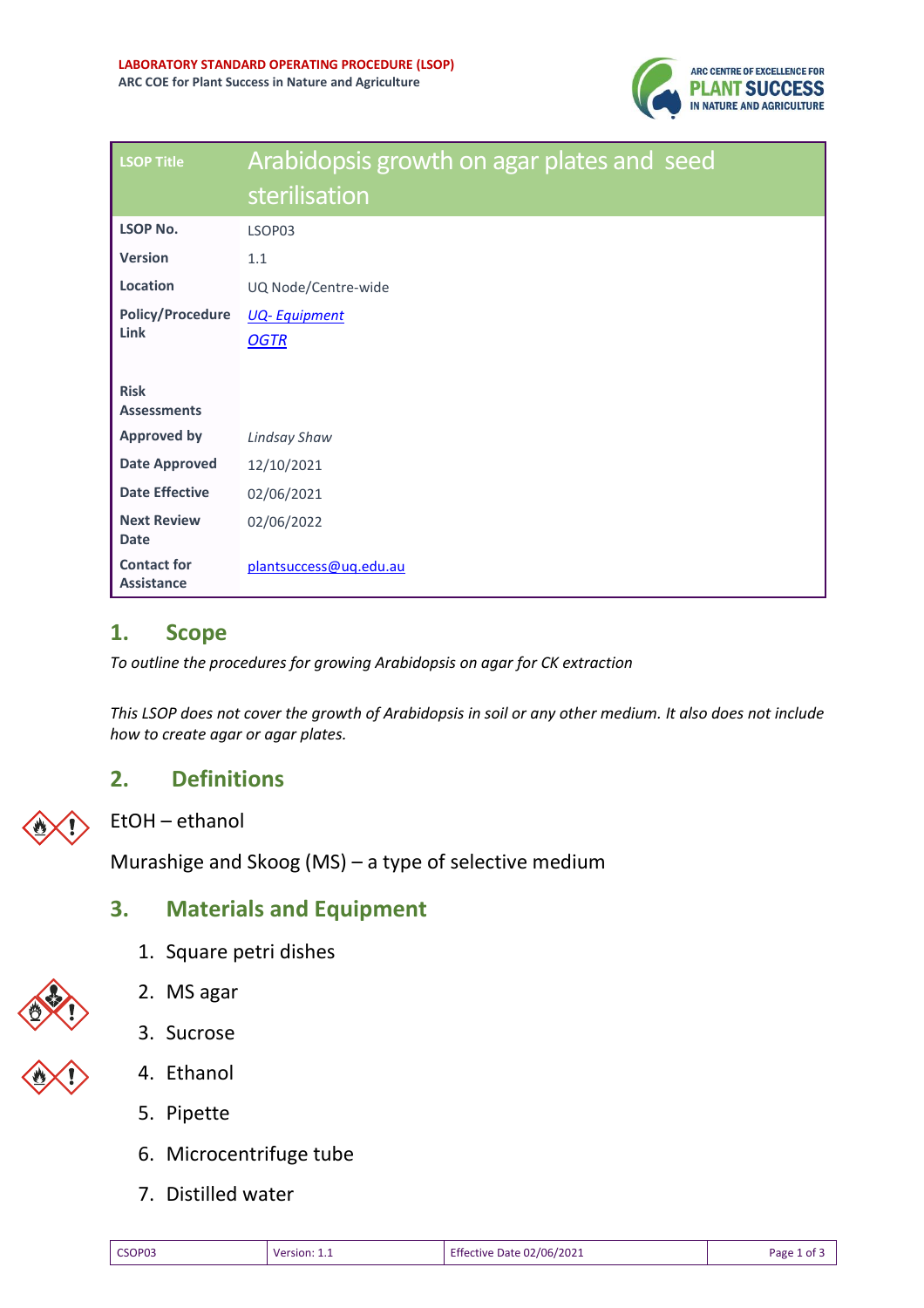- 8. Alfoil
- 9. Laminar Flow

### **4. Prescribed Actions**



1. Prepare square petri dishes with 50 mL half-strength Murashige and Skoog (MS) medium containing 1% sucrose and 1% agar (pH 5.7).

*NB: autoclave 20% sucrose solution and MS agar separately, then add sucrose to the MS medium prior to pouring the plates.*

- 2. Sterilise Arabidopsis seeds (see appendix)
- 3. Dispense seeds to be used into a new sterile microcentrifuge tube and add ~200 uL of sterile distilled water.
- 4. Using a pipette, suck up water until you get a single seed in the pipette tip, then dispense the liquid + seed onto the plate. Place seeds in a line across the center of the plate. Repeat until you have dispensed ~15-20 seeds per plate across all plates.
- *5.* Wrap plates in alfoil and stratify by keeping at 4°C for two days.

*N.B. This should be done with plates flat.* 

6. Places plates upright (with the line of seeds horizontal) in a growth cabinet and grow for 4 weeks at desired growth conditions (i.e. 150, 25 $\degree$ C, 12h days)

# **5. Appendix**

#### Sterilise Arabidopsis seeds:

- 1. Put the equivalent of  $\sim$ 10 µL worth of each seeds into microcentrifuge tubes.
- 2. Add 500 µL 70% EtOH then shake for 5 minutes in a vortex.
- 3. Discard supernatant, add 500 µL absolute EtOH then shake for 10 minutes in a vortex.
- 4. Remove supernatant in a laminar flow or class II biosafety cabinet to maintain seed sterility